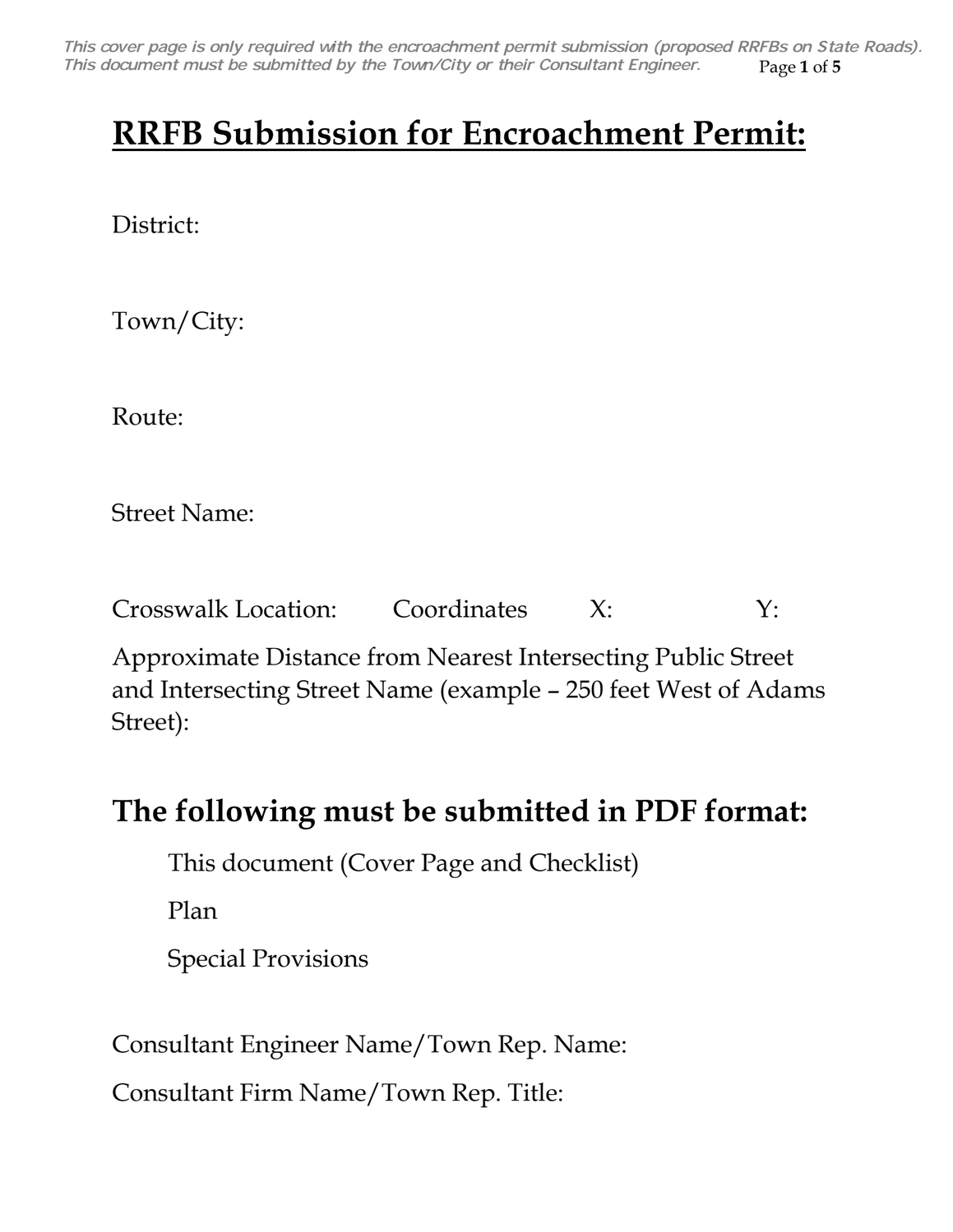| <b>RRFB Checklist:</b>                                                                                                                                                                                                                                                                                                                                                                                                                                        | Included | <b>Not</b><br>Applicable |
|---------------------------------------------------------------------------------------------------------------------------------------------------------------------------------------------------------------------------------------------------------------------------------------------------------------------------------------------------------------------------------------------------------------------------------------------------------------|----------|--------------------------|
| The proposed RRFB conforms to the <b>MUTCD</b> .<br>1.                                                                                                                                                                                                                                                                                                                                                                                                        |          |                          |
| The proposed installation has been coordinated with the local utility companies:<br>2.<br>Potential underground and overhead conflicts have been avoided. Refer to the<br>a.<br>Electrical Considerations chapter in the Traffic Control Signal Design Manual<br>Electrical<br>Section<br>(http://www.ct.gov/dot/lib/dot/documents/dtrafficdesign/sigmanapproved200<br>9.pdf<br>Minutes of utility meetings have been documented and are attached.<br>$b_{-}$ |          |                          |
| Traffic control foundations are located:<br>3 <sub>1</sub><br>A minimum of 5' from underground utilities.<br>a.<br>Within 5' from underground utilities – written concurrence from the<br>$b_{\cdot}$<br>applicable utility company has been provided.                                                                                                                                                                                                        |          |                          |
| The Town was consulted for location/as-builts of municipal underground utilities<br>4.<br>(such as sewer and water).                                                                                                                                                                                                                                                                                                                                          |          |                          |
| Tree limb or vegetation trimming will be needed for:<br>5.<br>Installation of proposed signal equipment<br>a.<br>Visibility to proposed signal equipment and proposed signing<br>$\mathbf b$ .<br>To provide adequate sunlight for solar panel<br>c.<br>The applicable construction notes are included on the plan.                                                                                                                                           |          |                          |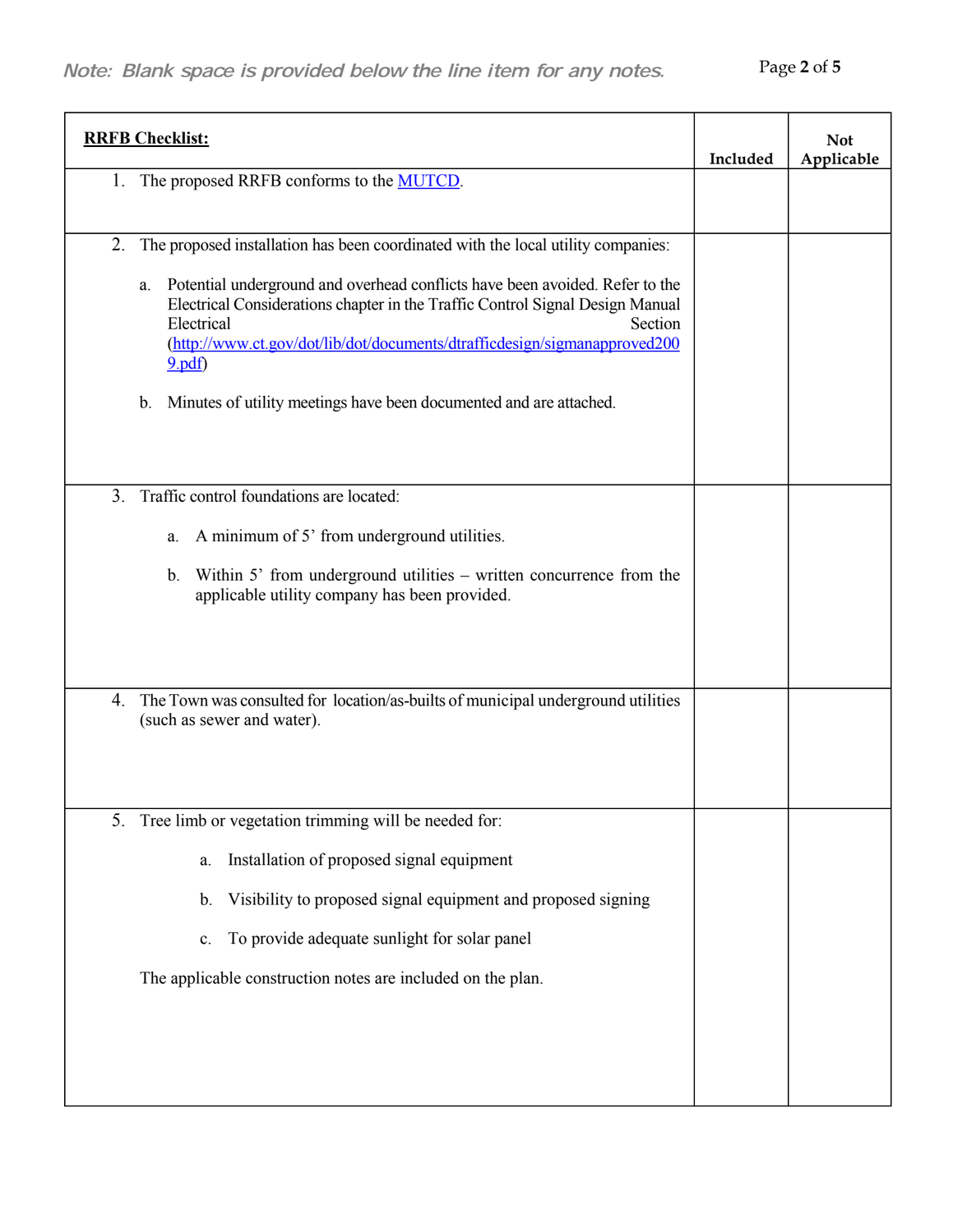| RRFB Checklist (Cont.):                                                                                                                                                                                                                                                                                                                           | Page 3 of 5 |  |
|---------------------------------------------------------------------------------------------------------------------------------------------------------------------------------------------------------------------------------------------------------------------------------------------------------------------------------------------------|-------------|--|
| The proposed RRFB equipment is located so that it will not restrict visibility to<br>6.<br>highway signs or business signs.                                                                                                                                                                                                                       |             |  |
| The pedestals will be a sufficient distance from the edge of road. Construction<br>7.<br>notes and/or additional dimensions are included on the plan.                                                                                                                                                                                             |             |  |
| 8. The proposed pedestal height is sufficient for all of the signs and equipment. (A<br>pedestal height greater than 12' is typically needed to accommodate all of the<br>signs and equipment.)                                                                                                                                                   |             |  |
| The pedestal foundations are located so that the pedestrian push buttons will be<br>9.<br>accessible from the landing area.                                                                                                                                                                                                                       |             |  |
| 10. After installation an updated spreadsheet with location information and the<br>installation date will be submitted to $\underline{DOT}$ . Traffic Engineering ( $\partial_{\mathcal{Q}}ct$ gov.                                                                                                                                               |             |  |
| <b>Special Provisions, Standard Sheets, and Guide Sheets:</b>                                                                                                                                                                                                                                                                                     |             |  |
| 11. The following Special Provisions for RRFB are included in the permit<br>submission and contract documents. Each SAMPLE special provision has been<br>revised as needed to be applicable to this permit/project:                                                                                                                               |             |  |
| Section 1.05 – Control of Work<br>a.                                                                                                                                                                                                                                                                                                              |             |  |
| b. Section 1.06 – Control of Materials                                                                                                                                                                                                                                                                                                            |             |  |
| Section 1.07 – Legal Relations and Responsibilities<br>$\mathbf{c}$ .                                                                                                                                                                                                                                                                             |             |  |
| Section 1.08.03 – Prosecution and Progress – Prosecution of Work<br>d.                                                                                                                                                                                                                                                                            |             |  |
| Section 10.00 – General Clauses for Highway Illumination and Traffic<br>e.<br>Signal                                                                                                                                                                                                                                                              |             |  |
| $M.16.08$ – Pedestrian Pushbutton*<br>f.                                                                                                                                                                                                                                                                                                          |             |  |
| 1117XXXA - Rectangular Rapid Flashing Beacon (RRFB)*<br>g.                                                                                                                                                                                                                                                                                        |             |  |
| *RRFBs and Pedestrian Pushbuttons within the State ROW should be pedestal mounted. Post-mounted RRFBs and/or Pedestrian<br>Pushbuttons will not be allowed unless the Town/City submits documentation from the manufacturer that:<br>· The sign posts (including base post) are designed and made to support the proposed equipment (Solar Panel, |             |  |
| Back-to-Back Signs, Back-to-Back RRFB Units, Pedestrian Pushbutton, etc.)<br>The breakaway feature of the sign posts will function as intended with the additional equipment.<br>• The durability and longevity will be comparable to pedestal mounting.                                                                                          |             |  |

- *The sign posts (including base post) are designed and made to support the proposed equipment (Solar Panel, Back-to-Back Signs, Back-to-Back RRFB Units, Pedestrian Pushbutton, etc.)*
- *The breakaway feature of the sign posts will function as intended with the additional equipment.*
-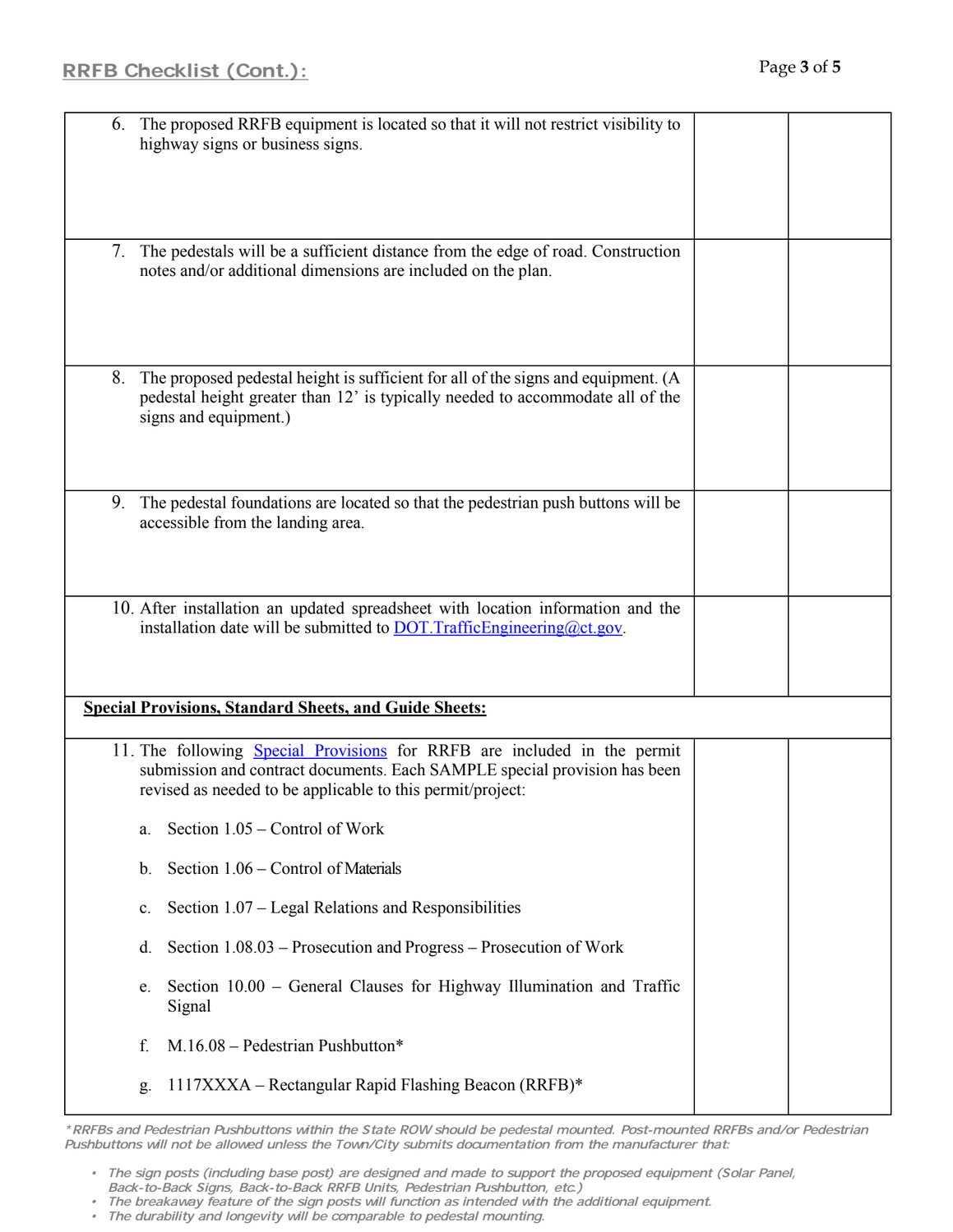| 1118012A - Removal and/or Relocation of Traffic Signal Equipment<br>h.                                                                                                                                                                                                                                                                                                                                                                                                                                                                                                                                                                                                                                                                                                                                         |  |
|----------------------------------------------------------------------------------------------------------------------------------------------------------------------------------------------------------------------------------------------------------------------------------------------------------------------------------------------------------------------------------------------------------------------------------------------------------------------------------------------------------------------------------------------------------------------------------------------------------------------------------------------------------------------------------------------------------------------------------------------------------------------------------------------------------------|--|
| 1206023A - Removal and Relocation of Existing Signs<br>i.                                                                                                                                                                                                                                                                                                                                                                                                                                                                                                                                                                                                                                                                                                                                                      |  |
| 12. The following Special Provisions for signs are included in the permit<br>submission and contract documents:<br>NTC – GPS Coordinates for signs<br>a.<br>Section 12.00 – General Clauses for Highway Signing – GPS<br>$\mathbf{b}$ .<br>Coordinates<br>1208931A 1208932A - Sign Face Sheet Aluminum (Type xx<br>c.<br>Retroreflective Sheeting)                                                                                                                                                                                                                                                                                                                                                                                                                                                             |  |
| 13. The following Traffic Standard Sheets and Guide Sheets are included in the<br>permit submission and contract documents:<br>TR-1000 01 - General Clauses (Test Procedures)<br>a.<br>TR-1001 01 - Trenching & Backfilling, Electrical Conduit<br>$b_{\cdot}$<br>TR-1002 01 - Traffic Control Foundations<br>c.<br>TR-1010 01 - Concrete Handhole<br>$d_{\cdot}$<br>TR-1102 01 - Pedestals, Pedestrian Signals<br>TR-1107_01 - Pedestrian Push Button<br>f.<br>TR-1208 01 - Sign Placement and Retroreflective Strip Details<br>g.<br>TR-1208_02 – Metal Sign Posts and Sign Mounting Details<br>h.<br>TR-1210 04 – Pavement Marking Lines and Symbols<br>$\mathbf{i}$ .<br>TR-1210 08 - Pavement Markings for Non-Freeways<br>j.<br>TR-GS 01 - Sign Face Sheet Aluminum R-Series Signs Typical Details<br>k. |  |